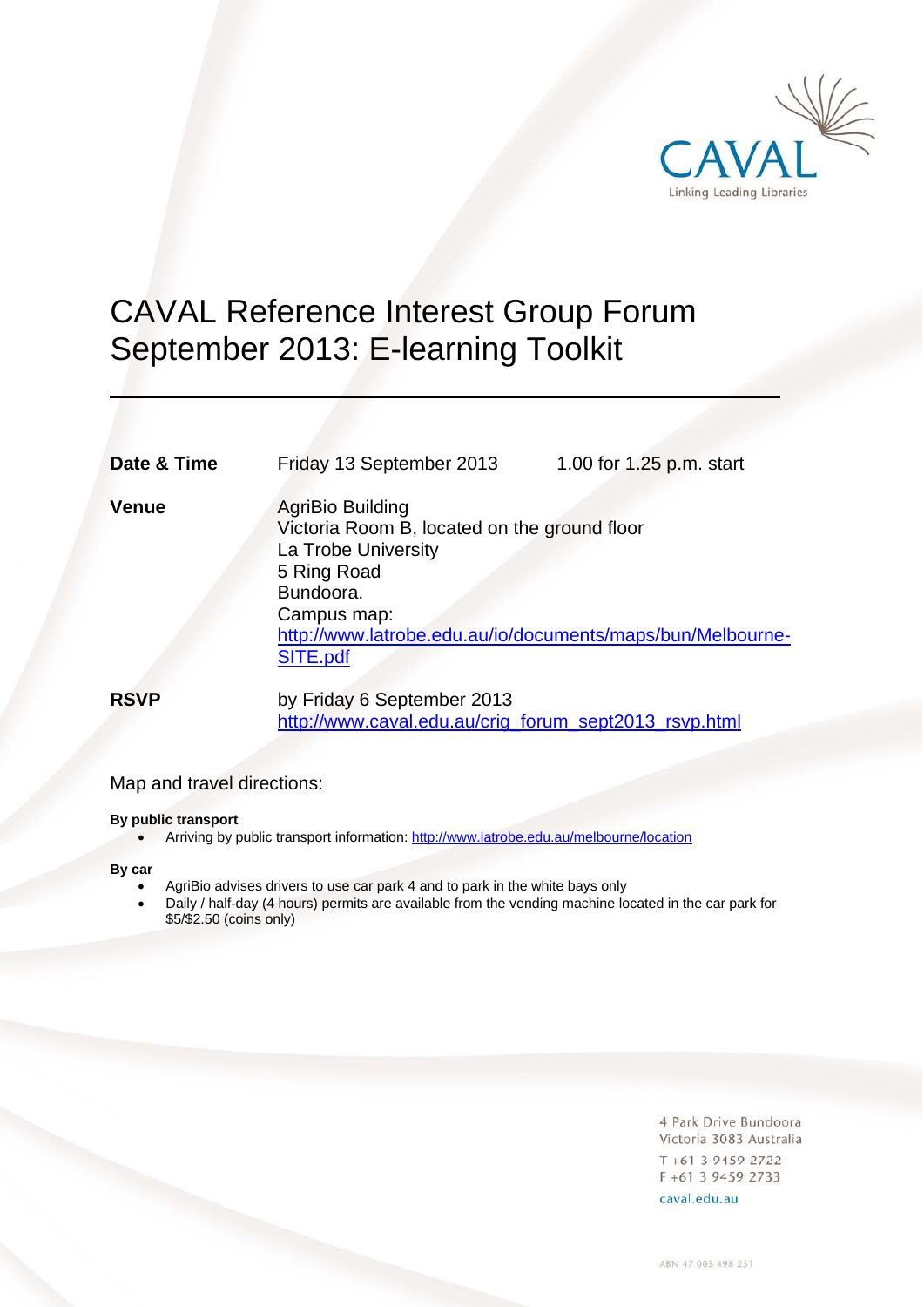

### **September 2013 Forum**

## **E-learning Toolkit**

Continuing on with the May Forum theme of e-learning, our speakers will discuss the underlying pedagogy of e-learning along with some of the learning objects that are being used in teaching and learning.

#### **Program**

**1.25 p.m. Welcome and Introduction from Chair of CRIG** Mary Coghlan – University of Melbourne Library **1.30 p.m. Developing E-Learning Capability at Monash University Library (25 minutes + 5 minutes Q&A)** Dr Steven Yates – E-Learning Co-ordinator –Monash University Library Amy Han – Reference Librarian – Monash University Library Mel Thorn – Reference Librarian – Monash University Library

> Monash University Library contributes to teaching and learning through its alignment with the University's blended learning agenda. This entails the development of e-learning resources by Library staff for use in and out of the face-to-face classroom setting. E-learning is viewed by many as a specialised skill set. The Library embraces e-learning as part of the diverse options available for teaching and learning. Therefore support to develop these skills is provided to staff. One of the strategies used to develop staff e-learning capability is by conducting a blended e-learning development course. Late last year the course was conducted for the second time. This presentation introduces the course and one of the modules developed during the course will be highlighted in more detail. This module was about copyright and demonstrates the use of Moodle and Captivate together to deliver an interactive learning experience.

- **2.05 p.m. Transforming face-to-face training into OLOs: the Swinburne**  Library EndNote team's experience. (20 minutes + 5 minutes Q&A) Melinda Goodin – Reference Librarian– Swinburne University of Technology
- **2.30 p.m. Break (30 minutes)**
- **3.00 p.m. Digital Literacy Suite a starting point for students to 'find, use and disseminate information' (25 minutes + 5 minutes Q&A)** Chris Oughtred – Liaison Librarian– Deakin University Rebecca Carruthers – Teaching and Learning Librarian - Deakin University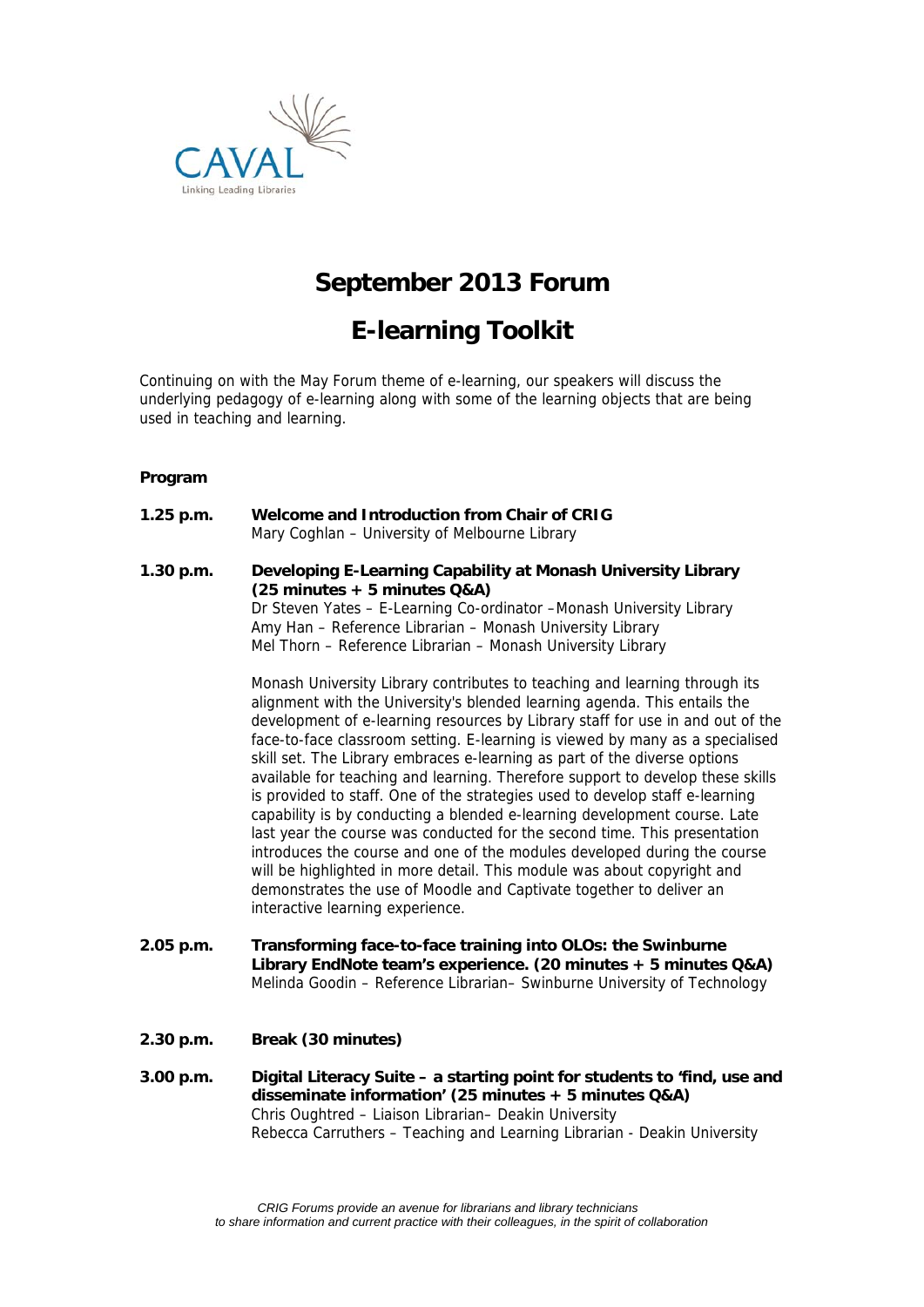

#### **3.30 p.m. 5 Minute Toolbox (15 minutes)**

#### **#MedLibs Chat**

Fiona Russell – Medical Librarian- Deakin University

#### **Using Quizzes to Create a Motivation to Learn**

A first year law subject uses library quizzes, embedded in the LMS, to create the motivation to learn and ensure mastery of basic research skills. Dennis Warren – Law Librarian – La Trobe University

**Scoop.it** 

Sharon Chua – Business & Law Liaison Librarian – Deakin University

#### **3.45 p.m. Finish and wrap up (15 minutes)**

**4.00 Tour of the Borchardt Library, La Trobe University or Tour of the CARM Centre, CAVAL Ltd., 4 Park Drive, Bundoora.** 

#### **The Speakers**

#### **Dr Steven Yates**

#### **E-Learning Co-ordinator – Monash University Library**

Steven Yates is the E-Learning Coordinator at Monash University Library. This role includes integrating e-learning within the information research and learning skills programs conducted by the Library and building staff capability in this area.

Steven has worked as e-learning developer and team leader for a large online gaming company in South Africa, EFL teacher in China, instructional designer, and educational IT consultant for a University in South Africa, which involved lecturing online and supervising postgraduate students in digital media for education. Steven's PhD was about teaching selfdefence online and he has an interest in exploring online education in areas not usually thought best learned online.

#### **Amy Han**

#### **Reference Librarian – Monash University Library**

Amy Han works as a reference librarian at the Hargrave-Andrew Library in Monash University. When away from the Information desk answering user queries, she spends her time with her colleagues discovering new ways to enhance the user experience of the Library's research and learning environment. This includes usability analysis of the Library Search system, developing and delivering information literacy content with a keen focus on blended learning, and other fun activities involving web 2.0 tools like Twitter.

#### **Melinda Goodin**

#### **Reference Librarian – Swinburne University of Technology**

Melinda Goodin has been a reference librarian at Swinburne for 20 years. Her enthusiasm for learning new software and writing training guides caused the other reference librarians to sigh in relief and dump the old printed EndNote manuals on her desk. As a result she has been supporting EndNote for 15 years.